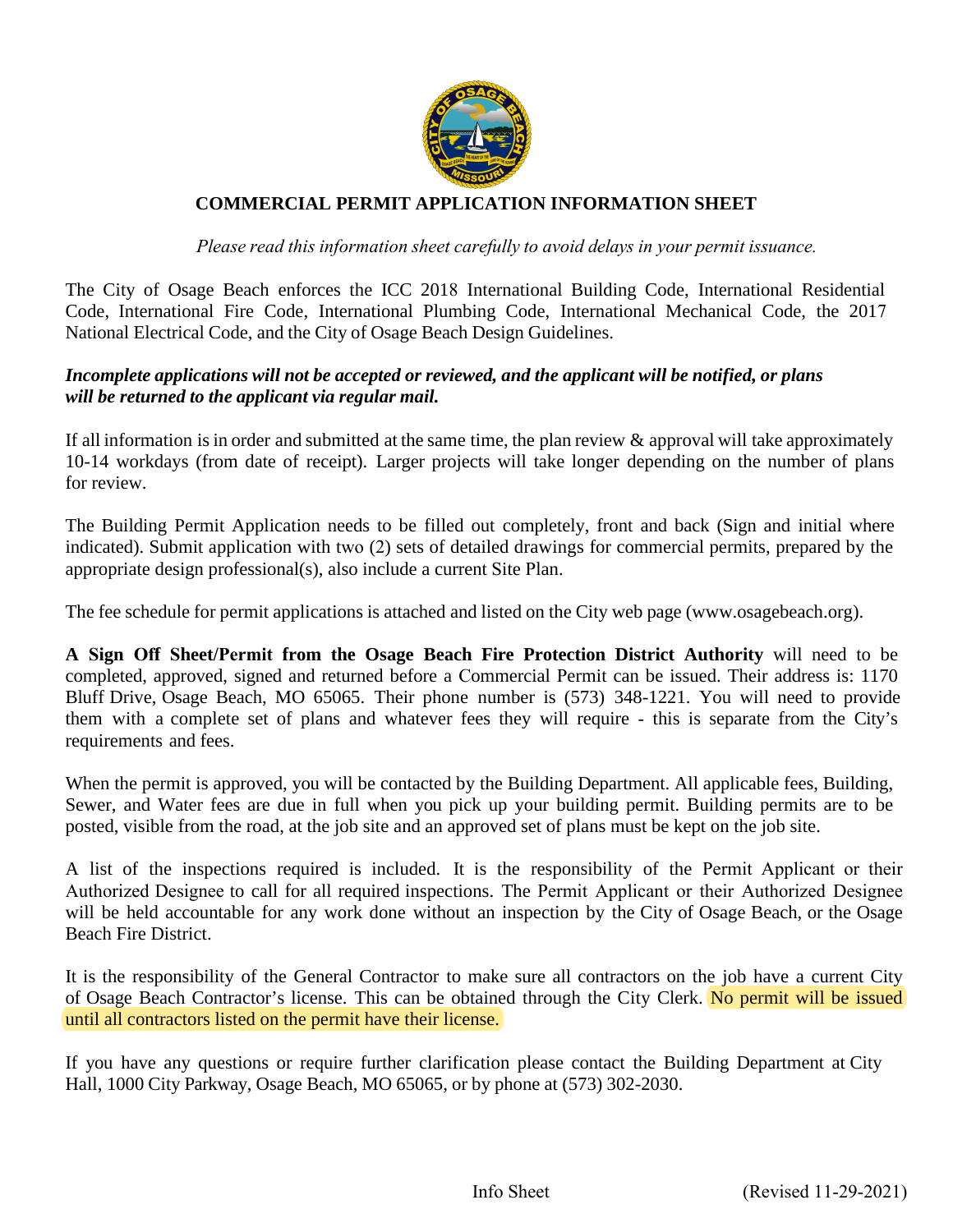

## **COMMERCIAL**

#### **APPLICATION FOR PLAN EXAMINATION AND BUILDING PERMIT FOR THE CITY OF OSAGE BEACH**

| <b>DATE</b>                                   | IS OWNER APPLICANT<br>(YES / NO)          | <b>SUBDIVISION:</b> | LOT#                                                                                               |  |  |  |  |  |  |
|-----------------------------------------------|-------------------------------------------|---------------------|----------------------------------------------------------------------------------------------------|--|--|--|--|--|--|
|                                               | <b>PROPERTY INFORMATION</b>               |                     |                                                                                                    |  |  |  |  |  |  |
| Street address or physical location:          |                                           |                     |                                                                                                    |  |  |  |  |  |  |
| Property Owner Name:                          |                                           | Phone #             |                                                                                                    |  |  |  |  |  |  |
| <b>Signature of Owner</b>                     | <b>Printed name of Owner</b>              |                     |                                                                                                    |  |  |  |  |  |  |
| <b>Mailing Address</b>                        | City                                      | <b>State</b>        | Zip                                                                                                |  |  |  |  |  |  |
|                                               | <b>APPLICANT INFORMATION</b>              |                     |                                                                                                    |  |  |  |  |  |  |
| Email Address:                                |                                           |                     |                                                                                                    |  |  |  |  |  |  |
| Name                                          | <b>Business Name</b>                      |                     | Phone#                                                                                             |  |  |  |  |  |  |
| <b>Mailing Address</b>                        | City                                      | <b>State</b>        | Zip                                                                                                |  |  |  |  |  |  |
| <b>Signature of Applicant</b>                 | <b>Printed Name of Applicant</b>          |                     |                                                                                                    |  |  |  |  |  |  |
|                                               | <b>CONTRACTOR'S LICENSING INFORMATION</b> |                     |                                                                                                    |  |  |  |  |  |  |
| Email Address:                                |                                           |                     |                                                                                                    |  |  |  |  |  |  |
| GENERAL CONTRACTOR (Name &/or Business Name)  |                                           | Phone #             |                                                                                                    |  |  |  |  |  |  |
| Home Office Mailing Address                   | City                                      | <b>State</b>        | Zip                                                                                                |  |  |  |  |  |  |
| <b>JOB SUPERINTENDENT NAME &amp; CONTACT#</b> |                                           |                     |                                                                                                    |  |  |  |  |  |  |
| SUB-CONTRACTORS INFORMATION                   | NAME OF CONTRACTOR                        |                     | CITY LICENSE NO.                                                                                   |  |  |  |  |  |  |
| Architect                                     |                                           |                     | XXXXXXXXXXXXX                                                                                      |  |  |  |  |  |  |
| Excavation                                    |                                           |                     |                                                                                                    |  |  |  |  |  |  |
| Concrete                                      |                                           |                     |                                                                                                    |  |  |  |  |  |  |
| Carpentry                                     |                                           |                     |                                                                                                    |  |  |  |  |  |  |
| Electrical                                    |                                           |                     |                                                                                                    |  |  |  |  |  |  |
| Plumbing                                      |                                           |                     |                                                                                                    |  |  |  |  |  |  |
| Sewer                                         |                                           |                     |                                                                                                    |  |  |  |  |  |  |
| Mechanical                                    |                                           |                     |                                                                                                    |  |  |  |  |  |  |
| $\overline{\text{Roofing}}$                   |                                           |                     |                                                                                                    |  |  |  |  |  |  |
| Masonry                                       |                                           |                     |                                                                                                    |  |  |  |  |  |  |
| Drywall or Lathing                            |                                           |                     |                                                                                                    |  |  |  |  |  |  |
| Sprinkler                                     |                                           |                     |                                                                                                    |  |  |  |  |  |  |
| Paving                                        |                                           |                     |                                                                                                    |  |  |  |  |  |  |
| Fire Alarms                                   |                                           |                     |                                                                                                    |  |  |  |  |  |  |
|                                               |                                           |                     | NOTE: NEW CONSTRUCTION REOUIRES A SITE DEV PERMIT. ALL CONTRACTORS MUST BE LICENSED WITH THE CITY. |  |  |  |  |  |  |

**Notice: The disposal of demolition waste is regulated by the Department of Natural Resources under 260RSMo. Such as waste shall be taken to a demolition landfill or a sanitary landfill or disposal.** 

 **\*\*\*SETBACKS MUST BE ILLUSTRATED ON SITE PLAN. APPLICANT ASSUMES ALL LIABILITY IF SITE PLAN AND/OR SETBACKS ARE NOT ACCURATELY DESCRIBED HEREIN.**

Will any work being proposed be within the City Right-of-Way? ( ) Yes ( ) No **If yes, a Right of-Way Permit will be required; and a surety or cash bond in the amount of \$2,000.00 will be required.** The \$2,000.00 will be promptly refunded when a Final Inspection has been completed and approved**. It is the responsibility of the contractor or owner to call for the Final Inspection.** Copies of right-of-way guidelines for the City of Osage Beach are [available online at](http://www.osagebeach.org/) www.osagebeach.org or at City Hall.